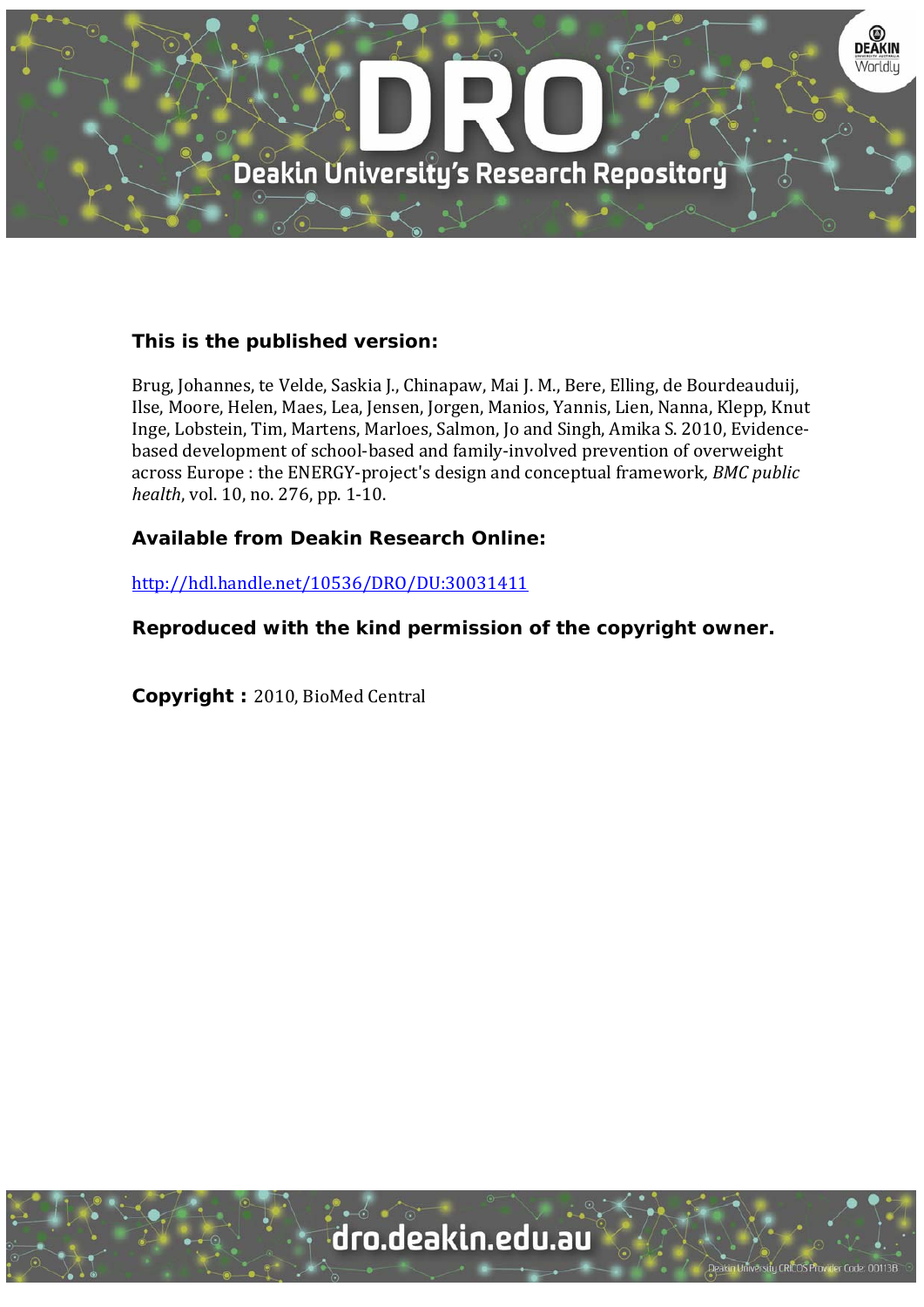# **CORRESPONDENCE Open Access**



# Evidence-based development of school-based and family-involved prevention of overweight across Europe: The ENERGY-project's design and conceptual framework

Johannes Brug<sup>\*1</sup>, Saskia J te Velde<sup>1</sup>, Mai JM Chinapaw<sup>2</sup>, Elling Bere<sup>3</sup>, Ilse de Bourdeaudhuij<sup>4</sup>, Helen Moore<sup>5</sup>, Lea Maes<sup>6</sup>, Jorgen Jensen7, Yannis Manios8, Nanna Lien9, Knut Inge Klepp9, Tim Lobstein10, Marloes Martens11, Jo Salmon12 and Amika S Singh2

# **Abstract**

**Background:** There is an urgent need for more carefully developed public health measures in order to curb the obesity epidemic among youth. The overall aim of the "EuropeaN Energy balance Research to prevent excessive weight Gain among Youth" (ENERGY)-project is the development and formative evaluation of a theory-informed and evidencebased multi-component school-based and family-involved intervention program ready to be implemented and evaluated for effectiveness across Europe. This program aims at promoting the adoption or continuation of health behaviors that contribute to a healthy energy balance among school-aged children. Earlier studies have indicated that school and family environments are key determinants of energy-balance behaviors in schoolchildren. Schools are an important setting for health promotion in this age group, but school-based interventions mostly fail to target and involve the family environment.

**Methods:** Led by a multidisciplinary team of researchers from eleven European countries and supported by a team of Australian experts, the ENERGY-project is informed by the Environmental Research Framework for Weight gain Prevention, and comprises a comprehensive epidemiological analysis including 1) systematic reviews of the literature, 2) secondary analyses of existing data, 3) focus group research, and 4) a cross European school-based survey.

**Results and discussion:** The theoretical framework and the epidemiological analysis will subsequently inform stepwise intervention development targeting the most relevant energy balance-related behaviors and their personal, family-environmental and school-environmental determinants applying the Intervention Mapping protocol. The intervention scheme will undergo formative and pilot evaluation in five countries. The results of ENERGY will be disseminated among key stakeholders including researchers, policy makers and the general population.

**Conclusions:** The ENERGY-project is an international, multidisciplinary effort to develop and test an evidence-based and theory-informed intervention program for obesity prevention among school-aged children.

# **Background**

In Europe as well as other affluent regions of the world, close to or more than half of the population is overweight or obese. Obesity is one of the main determinants of avoidable burden of disease [[1](#page-10-0)]. In lack of affordable, noninvasive, long-term effective obesity treatment, and because the ill-health effects of obesity are not fully reversible, a stronger focus on obesity prevention has been advocated [\[2](#page-10-1)]. Because overweight and obesity in adulthood are predicted by childhood and adolescent overweight, obesity prevention should start early in life. One important target group is school-aged children, i.e. the age-group right before and at the start of adolescence.



2010 Brug et al; licensee [BioMed](http://www.biomedcentral.com/) Central Ltd. This is an Open Access article distributed under the terms of the Creative Commons (http://creativecommons.org/licenses/by/2.0), which permits unrestricted use, distribution, a any medium, provided the original work is properly cited.

<sup>\*</sup> Correspondence: j.brug@vumc.nl

<sup>1</sup> Department of Epidemiology & Biostatistics and the EMGO Institute for Health and Care Research, VU University Medical Center, Amsterdam, the Netherlands

Full list of author information is available at the end of the article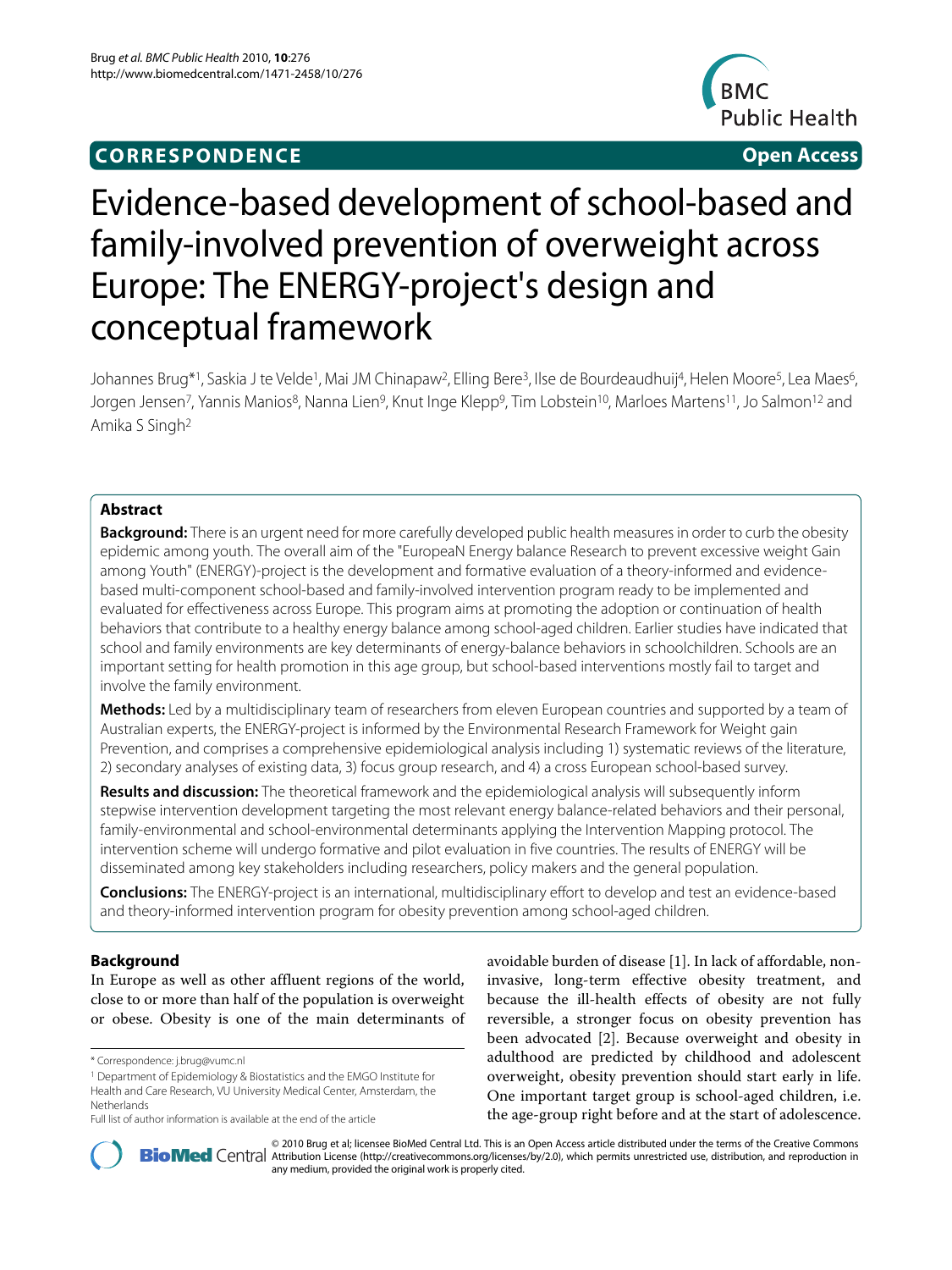This is a risk age for unnecessary weight gain as well as an age in which children develop more behavioral autonomy and may make negative health behavior changes [\[3](#page-10-2)]. The need for obesity prevention in schoolchildren is further indicated by the prediction that in 2010 about 38% of school-aged children in the WHO European Region will be overweight, and more than one quarter will be obese. These figures are similar or even worse in other affluent regions, such as North America and Australasia [\[4](#page-10-3)]. This age group is certainly not the only age group of relevance for promoting a healthy energy balance. In fact energy balance should be promoted throughout the life course, and should start early in life and continue through adolescence, and adulthood. But such efforts should be tailored and targeted to the age group and their specific determinants. ENERGY focuses therefore on one important age group.

The school environment is regarded as a good setting for health promotion interventions among school-age children [[5\]](#page-10-4). Schools offer an environment where almost all children can be reached repeatedly and continuously, and where health education can be combined with health promoting structural environmental changes. For obesity prevention, schools have additional relevance as a health promotion setting, because most children eat a significant amount of food at school and schools offer physical education as well as other physical activity opportunities [[6\]](#page-10-5).

Although genetic factors may influence the susceptibility of individuals to weight gain [\[7](#page-10-6)], there is consensus that changes in lifestyle behavior are driving the obesity epidemic [[8\]](#page-10-7) rather than changes in biologic or genetic factors. A long-term positive energy balance, i.e. energy input through food intake exceeds energy expenditure for body functions and physical activity, leads to storage of excess energy as fat, to weight gain, and eventually to obesity. Prevention of unnecessary weight gain should thus target modifiable behaviors that influence energy intake and expenditure. Obesity prevention among schoolchildren should therefore target dietary, physical activity and sedentary behaviors [[2\]](#page-10-1).

Findings of an increasing number of studies suggest that school-based interventions that target both sides of the energy balance are promising [\[9](#page-10-8)]. These studies also show, however, that although positive behavior changes are often induced, most of the interventions evaluated to date do not yet show success in reducing the prevalence of overweight, especially on the longer term [\[10](#page-10-9)]. Systematic reviews suggest that this is due to the fact that such intervention schemes were not always guided by a careful enough systematic theory and evidence-based development process; failed to combine both sides of the energy balance; did not combine educational with environmental change strategies; were not aiming or able to significantly

involve the family and home environment; and did not conduct careful pretesting before larger scale implementation [\[10](#page-10-9)[,11](#page-10-10)].

The ENERGY-project is aiming to learn from and update these reviews and apply a thorough epidemiological analysis prior to develop and test a school-based and family-involved intervention scheme. This intervention scheme is aimed at promoting dietary and physical activity behaviors that contribute to a healthy energy balance among school-aged children on the brink of adolescence.

The European Commission's Directorate General for Research funded the ENERGY-project, within its 7<sup>th</sup> framework program (start date February 1st 2009). ENERGY stands for EuropeaN Energy balance Research to prevent excessive weight Gain among Youth. This paper describes the objectives, conceptual framework, methodologies and intended deliverables of the different parts of the ENERGY-project and its so-called work packages. We will first describe the specific objectives of ENERGY, followed by the planning model and conceptual framework, and the organization of the project. Finally, the work and research to be conducted and methods applied in the different planning and development steps are described.

## **Objectives of the ENERGY-project**

The overall aim of the ENERGY-project is the development of a theory- and evidence-based multi-component intervention scheme for prevention of unnecessary weight gain among school-aged children, ready to be implemented and tested for effectiveness across Europe. We aim to develop an intervention scheme that is both school-based and family-involved and promotes the adoption or continuation of specific health behaviors that contribute to a healthy energy balance. The primary target group of the ENERGY-project is children aged 10-12, i.e. youth in the transition between childhood and adolescence. Secondary intermediate target groups are their parents and school staff.

The specific objectives of the ENERGY-project are:

1. to perform a thorough, multidisciplinary analysis of the most important behaviors contributing to the energy balance of children, and their most important modifiable determinants, including personal as well as social-cultural, physical, and financial-economic environmental factors, with a specific focus on the family and school settings;

2. to identify successful intervention schemes and strategies as well as the factors mediating and moderating these successful schemes in different sub-populations based on age, gender and socio-economic status, including the exploration of financial intervention strategies that can be implemented in schools;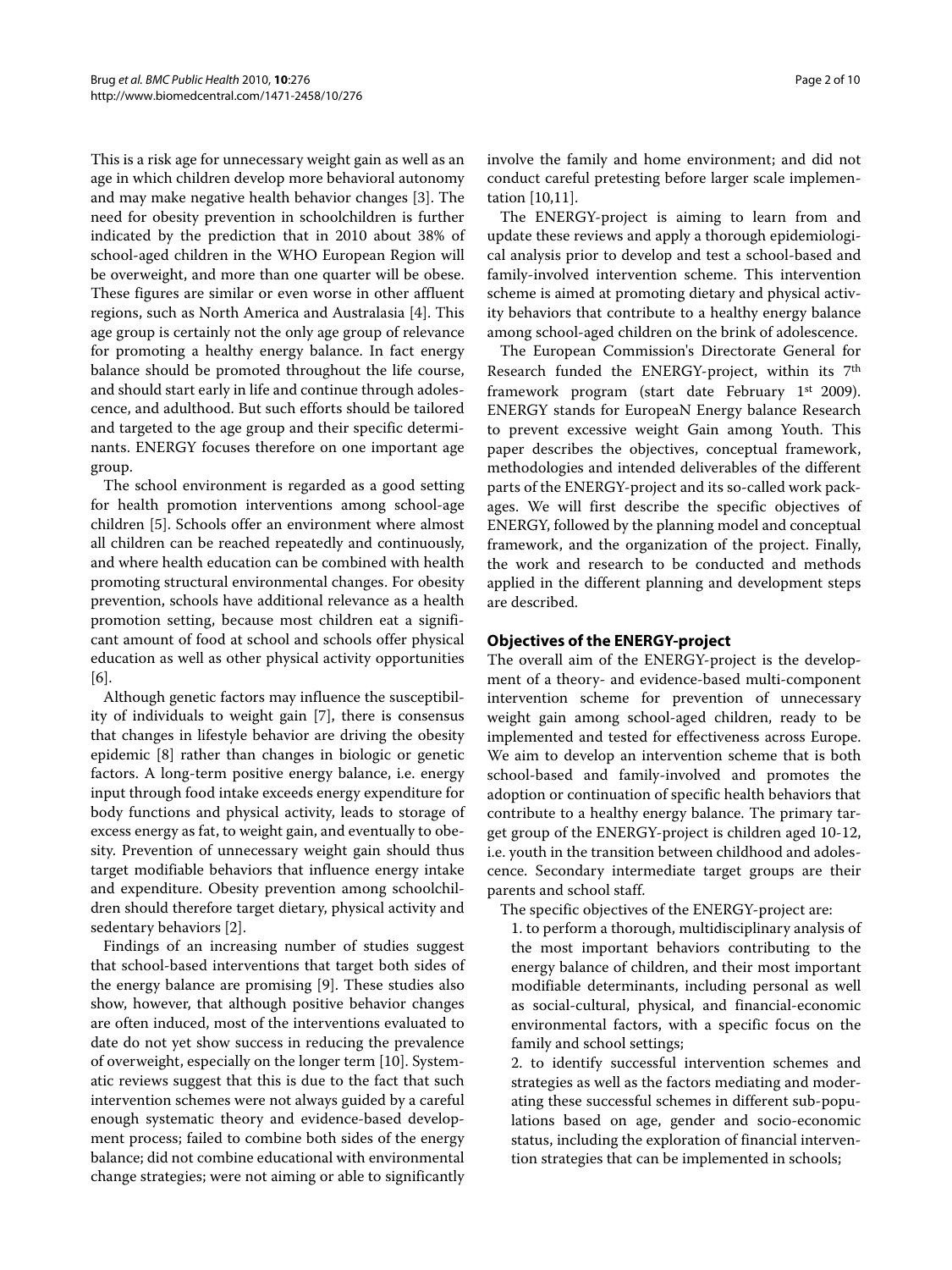3. to design a multi-component school-based and family-involved intervention using obtained insights from the above mentioned analyses;

4. to test the multi-component intervention implemented for formative, process and intermediary outcome evaluation;

5. to prepare a large scale implementation and monitoring plan for dissemination of the intervention scheme.

To reach these objectives, we will work according to an established planning model. The tasks derived from that model were operationalized in eleven work packages.

## **The planning model**

In order to promote, induce and sustain meaningful changes in health behaviors, a planned stepwise approach has been advocated [[12\]](#page-10-11) (Figure [1](#page-3-0)).

The ENERGY-project follows the stepwise approach of the model of Planned Promotion of Population Health. ENERGY specifically focuses on steps 2, 3 and 4, i.e. the analyses of important and modifiable risk behaviors; of determinants of exposure to these risk behaviors; and on Intervention Mapping (IM). IM is the protocol through which the intervention is developed tailored to the identified risk behaviors and behavioral determinants, and prepared for implementation by means of formative evaluation and pilot testing in five countries [\[13\]](#page-10-12).

### **Step 2: Analysis of important risk behaviors**

As outlined in the Background paragraph, unnecessary weight gain and eventually obesity is caused by a positive energy balance in which energy intake exceeds energy expenditure. Excessive energy intake through dietary behaviors relative to energy expenditure for maintaining bodily functions and engaging in physical activities are the risk factors at hand. Prevention of unnecessary weight gain should therefore aim at reducing energy intake by

<span id="page-3-0"></span>

**Figure 1 A basic model of Planned Promotion of Population Health**.

changes in dietary behaviors and increasing energy expenditure by changes in physical activity and sedentary behaviors. Different specific dietary, physical activity and sedentary behaviors may contribute to energy balance, and these behaviors have therefore been referred to as 'energy balance-related behaviors' (EBRB) [\[14](#page-10-13)]. It has been established that a combination of changes at both sides of the energy balance is the most promising strategy for successful obesity prevention [\[15](#page-10-14)].

Recent overviews have suggested a range of more specific EBRB that may contribute substantially to a higher risk for excessive weight gain. At the intake side of the energy balance, high intakes of energy-dense and/or micronutrient-poor foods, intakes of specific foods such as sugar-sweetened soft drinks, and large portion sizes may increase risk. Low energy expenditure because of a sedentary lifestyle has also been identified as associated with higher risk; TV viewing and computer time have been identified as specific sedentary risk behaviors. Although the evidence is not always consistent, especially where computer time is concerned [\[16\]](#page-10-15), we choose to include both screen time behaviors as potential risk behaviors to be able to further contribute to the possible relevance and differences between both screen-time behaviors. Behaviors that may contribute to a lower risk of unnecessary weight gain are high dietary fiber intake and different physical activities, including sports participation, transport-related physical activity, and active play [[2\]](#page-10-1). However, the evidence is not very strong, not always consistent [\[17\]](#page-10-16) and the relevance of specific EBRB may differ between different age groups as well as according to gender, socioeconomic position and/or ethnicity.

There is thus need for a systematic review of the evidence for EBRB among school-aged children as well as further studies to examine the specific risk behaviors related to overweight and obesity.

# **Step 3: Identification of determinants of exposure to the risk behaviors**

In order to develop interventions to promote obesity prevention behaviors, insight into behavioral determinants is necessary. Each of the aforementioned EBRB may have different determinants; children's 'reasons' for drinking soft drinks may be different from their reasons for spending too much time watching television. Health behavior changes can be induced and sustained by targeting behavior-specific important and modifiable behavioral determinants [[12\]](#page-10-11).

Behavioral determinant studies have mostly been informed by psychological theories of human behavior. This has led to a strong focus on personal cognitive determinants such as attitudes, perceived control and motivation [\[18\]](#page-10-17). Health education has therefore been the primary tool to encourage the general public to adopt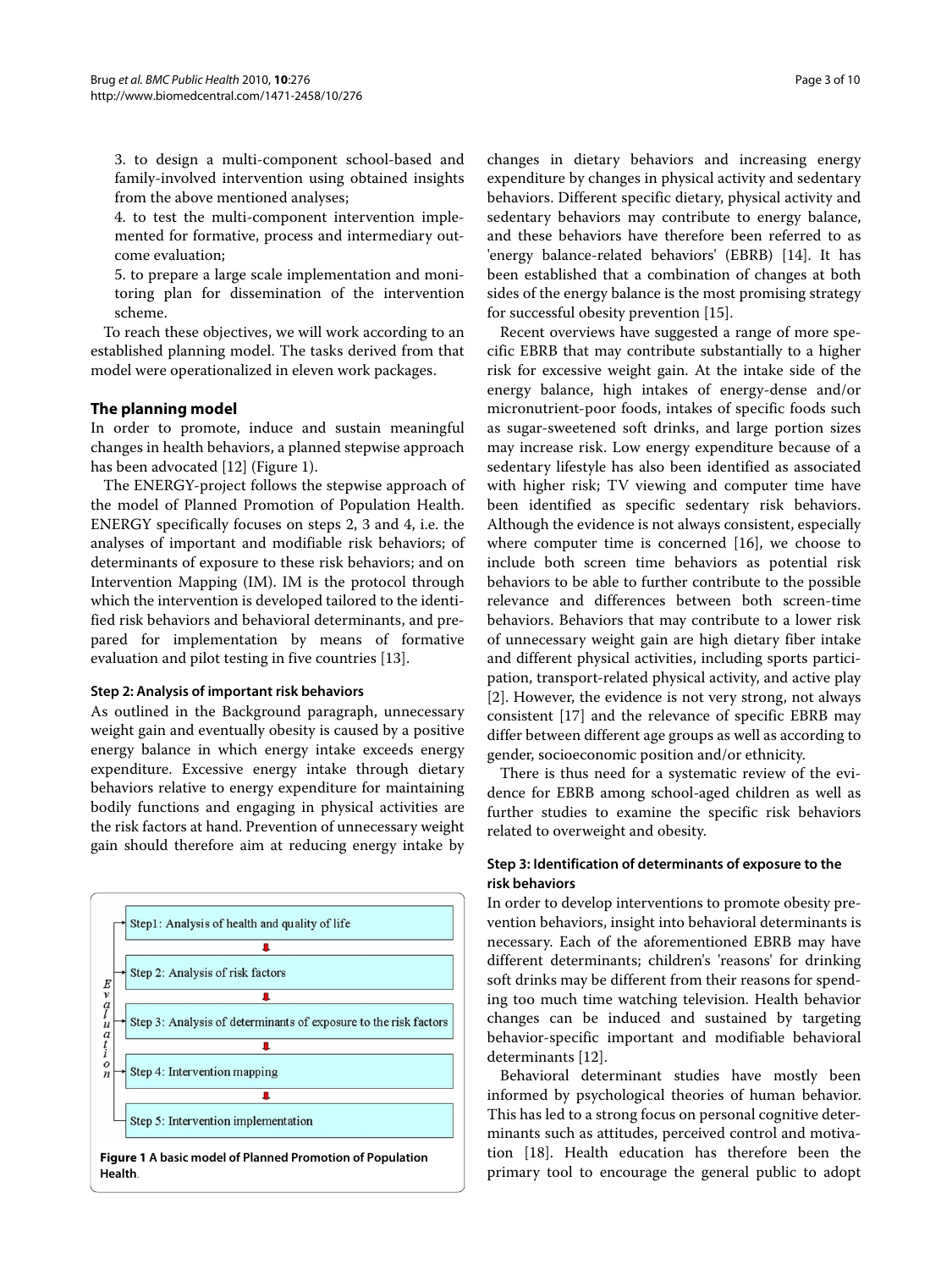health-promoting lifestyles. Health education strongly focuses on conscious behavior change and on improving individuals' knowledge, attitudes, motivations and other cognitions that may increase the likelihood of adopting healthy behaviors. However, people's abilities and opportunities to make healthful behavior changes may be dependent on the environments in which they live [[18](#page-10-17)]. It has been argued that obesity should be regarded as a normal response to an abnormal environment [\[19](#page-10-18)]. Effective promotion of EBRB therefore most probably requires changes in the environment to make the healthy choice the easy or even default choice.

Four 'types' of environments are often distinguished: physical, economic, political, and socio-cultural [[19](#page-10-18)]. The physical environment refers to the availability and accessibility of opportunities for EBRB, such as availability of fruit and vegetables, soft drink vending machines, and sports facilities in the school and home environment. The economic environment refers to the costs related to healthy and unhealthy behaviors, such as the costs of soft drinks or fruit and vegetables, entrance fees to exercise facilities, et cetera. The political environment refers to the rules and regulations that may influence eating and physical activity and sedentary behavior. Bans on vending machines in schools or family rules on how many hours children can watch television are examples. The sociocultural environment refers to the subjective and descriptive norms and other social influences such as parental support, demand or facilitation for adoption of health behavior, or social peer pressure to engage in unhealthy habits.

Recent studies show that it is not the personal cognitive factors *or* the environmental that is important, but rather the interplay between the two [\[14](#page-10-13)]. The environment we live in may influence our motivation, attitudes, perceived norms or control regarding EBRB. For example, an environment that offers plenty of opportunities for healthy food choices may improve motivation to eat a healthy diet, and may improve perceived abilities to eat healthily.

Kremers et al. [[14\]](#page-10-13) therefore argued that environmental factors may have a direct impact on EBRB, but these environmental influences are also likely to be mediated by individual-level factors. Kremers et al. further suggest that the causal pathway between environments or personal cognitions and EBRB may be moderated by such factors as personality, habit strengths and level of awareness of personal health behaviors. Based on these insights and preliminary evidence, Kremers et al proposed the Environmental Research framework for weight Gain prevention (EnRG-framework) which integrates potential personal cognitive determinants of EBRB with environmental factors and describes the hypothetical mediating and moderating pathways between cognitions and environments in influencing EBRB [[14](#page-10-13)]. This EnRG-framework was informed by the Theory of Planned Behavior, i.e. a key social-psychological theory of health behavior, and the Analysis Grid for Environments Linked to Obesity (ANGELO), a model that details potential environmental determinants of EBRB [[19\]](#page-10-18).

Recent reviews show that studies that explore mediating and moderating pathways between individual-level and environmental determinants are largely lacking, and such studies are especially needed to improve the evidence-base for EnRG. In the ENERGY-project we have adopted the EnRG framework with a specific focus on home and school environmental factors (Figure [2](#page-5-0)).

Within ENERGY this adapted EnRG framework will inform systematic reviews, secondary data analyses, original cross-European school-based survey research, and intervention development, formative and process evaluation research.

#### **Step 4: Intervention Mapping**

The IM protocol introduced by Bartholomew and colleagues [[13](#page-10-12)] suggests specific steps that guide problemdriven intervention development, supported by the application and integration of health behavior-change theories. IM proposes a systematic way to proceed from knowledge about behavioral determinants to specific change goals, and subsequently to intervention methods and strategies based on the production of intervention matrices. Such matrices finally develop into an 'intervention map' that makes the translation of objectives to change strategies to actual intervention activities explicit.

The ENERGY-project will use IM to translate the acquired insights in EBRB and their personal, family environmental and school environmental determinants into a school-based, family-involved intervention scheme that combines health education with environmental change strategies.

#### **Work plan and methods applied**

In the ENERGY-project - in line with how European Commission-funded projects are organized - the work to go through the different planning steps is conducted in eleven work packages (WPs) (see Figure [3\)](#page-6-0).

Within all WPs the same state-of-the-art methodology will be used: all WPs have a comparable structure according to which the timely finalization of all deliverables will be accomplished. We will conduct systematic literature reviews; secondary data analyses of existing data sets; focus group research; a cross-European school-based survey; and a school-based-preliminary trial to evaluate the newly developed intervention scheme. Finally, the results will be disseminated among key stakeholders, including researchers, policy makers and the general population.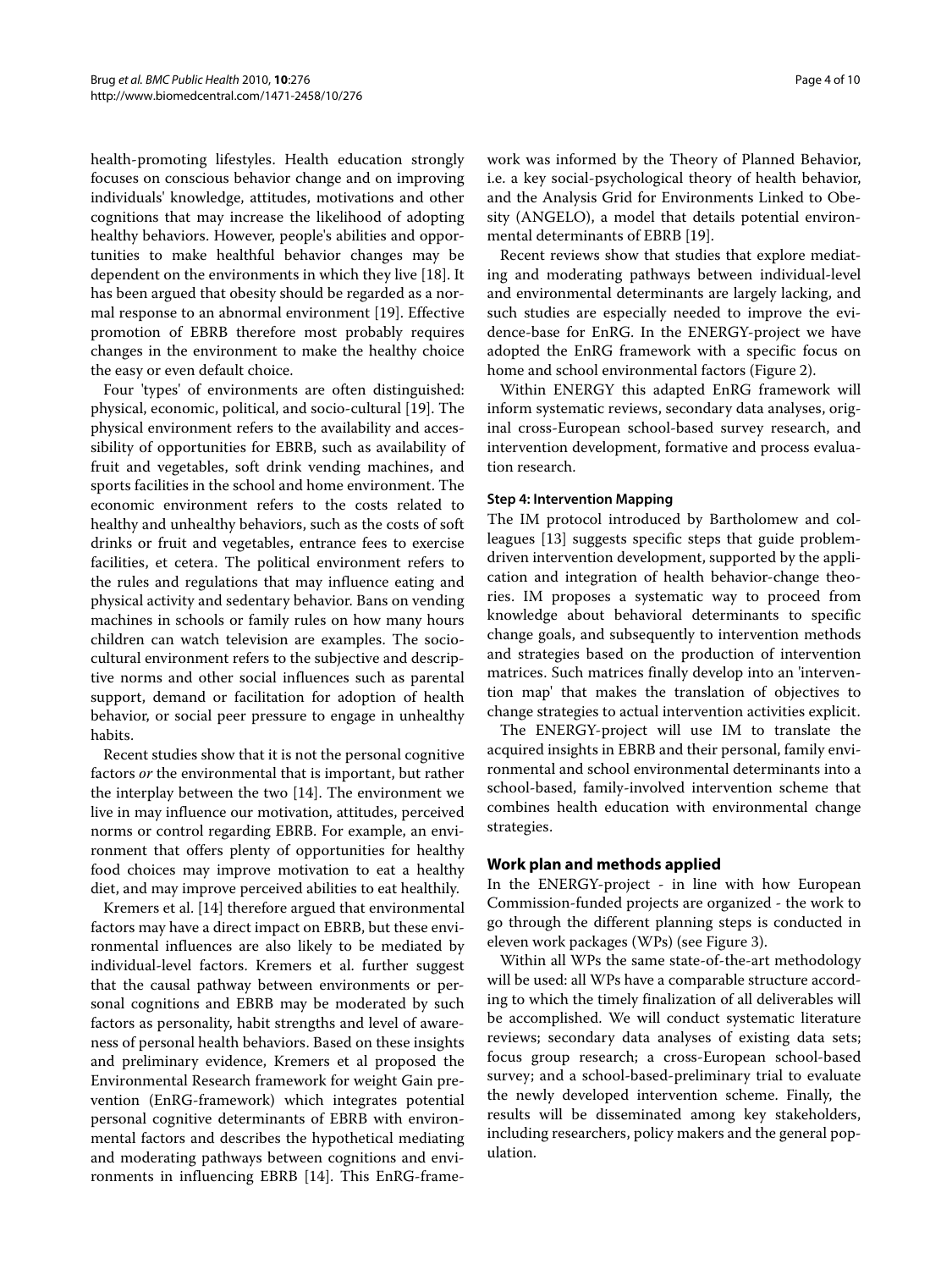<span id="page-5-0"></span>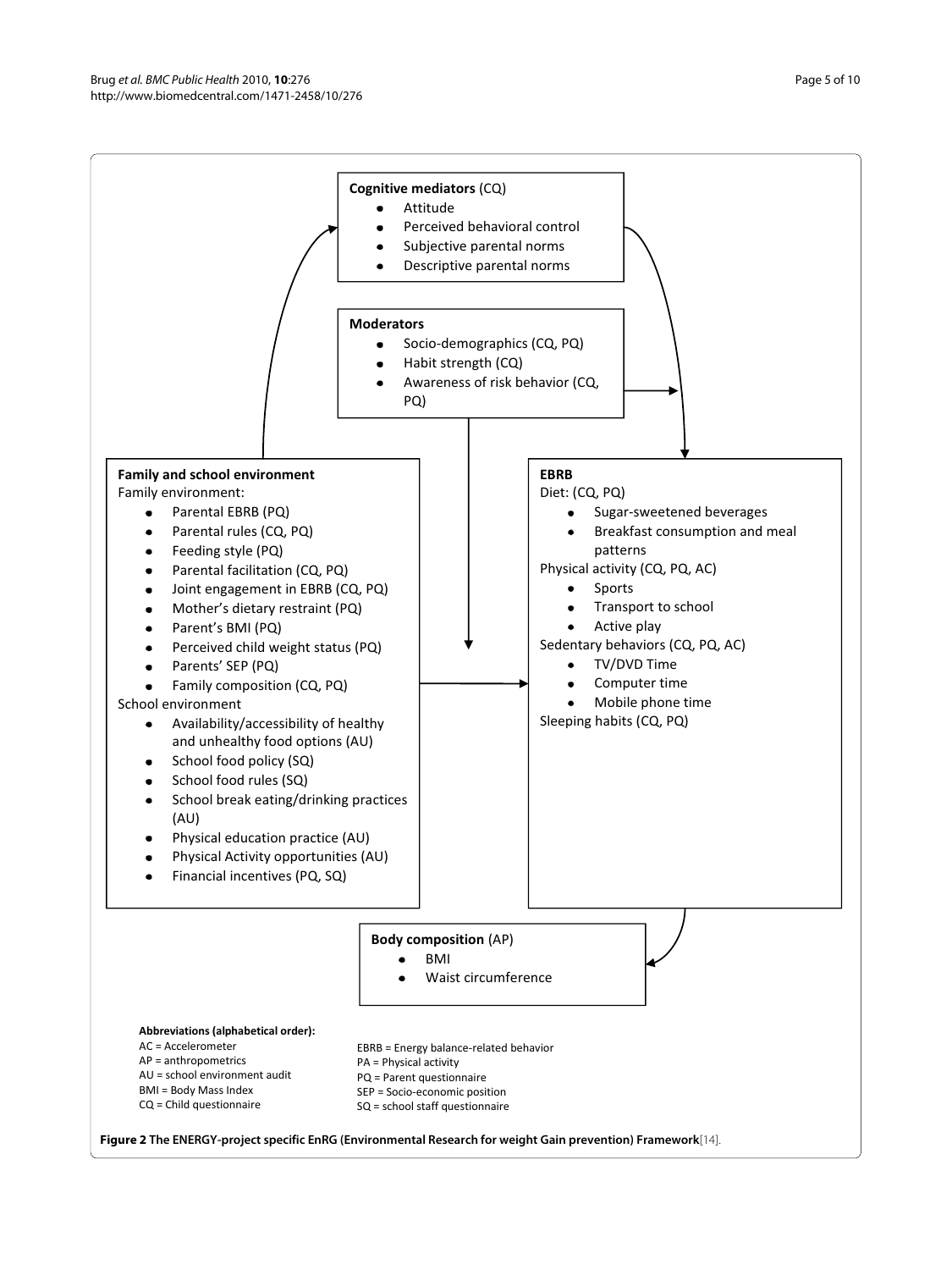<span id="page-6-0"></span>

**WP 1** comprises the coordination task to promote and ensure integrated and timely progress of the ENERGYproject. This WP is responsible for the overall running and implementation of the project, will carry out the administrative tasks, and is responsible for the financial and organizational management of the project. This WP is also responsible for setting up the structure for communication through regular meetings and a website.

**WP 2** identifies the most important EBRB among school children aged 10-12 years to contribute to step 2 of the planning model depicted in Figure [1](#page-3-0) by reviewing the literature and conducting secondary data analyses of existing datasets.

**WP 3** reviews the literature and conducts secondary data analyses to identify the most important personal, family environmental and school environmental corre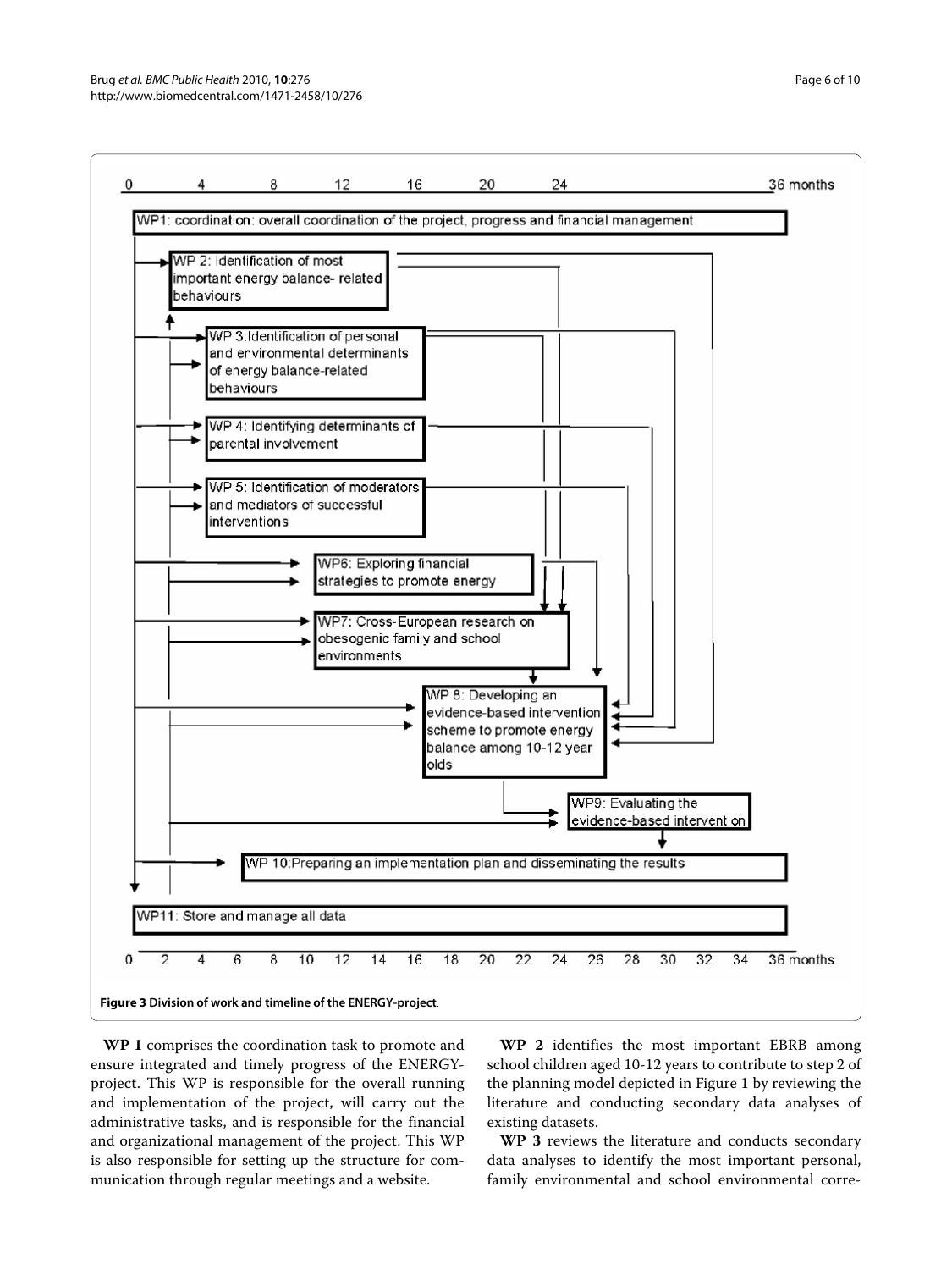lates, predictors and determinants of the EBRB identified in WP 2 in order to contribute to step 3 of the planning model. Because most of the evidence on potential determinants of EBRB to date is based on cross-sectional data, WP2 and 3 will primarily focus on reviewing and re-analyzing longitudinal studies.

**WPs 4-6** will identify successful intervention schemes, mediating pathways of intervention strategies, and important factors that moderate the effect of intervention strategies. These explorations are primarily based on secondary analyses of existing successful schemes promoting EBRB among schoolchildren and adolescents. WP 4 specifically addresses parental involvement in school-based schemes, by exploring what factors may promote parental involvement and what the impact of parental involvement on EBRB change in their children is. Earlier studies have indicated that parental factors and involvement is of key importance for school-aged children's EBRB and for effectiveness of primarily school-based interventions [[20\]](#page-10-19), but determinants of parental involvement in interventions have hardly been studied before. Therefore, this WP includes using qualitative methods, which are especially useful for exploring new research issues, as well as quantitative analyses of existing data. WP 5 explores what successful strategies or successful factors of ongoing intervention schemes consist of by means of a literature review and secondary data analyses. The review and secondary analyses will especially focus on mediation and moderation analyses to gain insight in the underlying processes of the intervention, in what determinants need to be addressed in the new intervention, and to explore what strategies work best according to, for example, gender, socioeconomic position or ethnicity. WP 6 explores economic strategies/incentives and whether these strategies can be effective and useful in school-based studies. Apart from a literature review, WP 6 makes an inventory of ongoing initiatives regarding economic incentives and further explores what are the possibilities to implement such strategies in the school setting by means of a survey among school staff and/or school board members. Economic strategies or incentives have hardly been used nor studied in school-based intervention schemes to date. In addition, WP 6 updates recent insights in the importance of marketing to children as a driving force behind the obesity epidemic especially related to family and school environments.

**WP 7** comprises a cross-European survey on personal, family environmental and school environmental correlates of the different EBRB identified in WP 2. Europe has a relatively wide variety in social and physical environmental contexts, dietary practices, physical activity levels as well as rates of overweight and obesity, and the cross-European survey of WP 7 therefore offers the right framework for further exploration of potential determinants of EBRB and geographical differences in such determinants. The survey is conducted in seven countries (i.e. Belgium, Greece, Hungary, The Netherlands, Norway, Slovenia, Spain), located in different regions of Europe. After the ENERGY-project was approved, an eighth country - Switzerland - has joined the cross sectional survey WP of ENERGY with its own funding. This survey accumulates data on prevalence of overweight based on objective measures of height, weight and waistcircumference -, on the most important EBRB identified in WP2, and on the most important correlates of these EBRB identified in WP 3, as outlined and detailed in Figure [2](#page-5-0). This survey results in up-to-date data on EBRB and their personal and environmental correlates in different parts of Europe - including countries for which such data is as yet scarce or unavailable. It will provide intervention entry points for modification of specific EBRB and their determinants for WP 8.

**WP 8** will carefully design the intervention using the IM protocol by using, integrating and translating information from WPs 2 -7 into specific change objectives, selection of effective strategies and development of intervention materials and protocols.

**WP 9** is devoted to the pilot implementation and preliminary evaluation of the newly developed intervention in five different countries, again located in different regions of Europe: Norway, Germany, Belgium, Greece, and Hungary. The intervention will be implemented at five schools in each country and five other schools will serve as controls. The evaluation study will focus especially on process variables and intermediary outcomes.

**WP 10** will use information from WP 9 to prepare the final intervention package, and an implementation, adoption, dissemination, and impact monitoring plan. WP 10 is also responsible for the further exploitation of the ENERGY-intervention scheme.

Finally, **WP 11** files and administrates all data collected in the different WPs and oversees and guards qualitycontrolled data management and storage.

Different qualitative and quantitative methods are used in the WPs in ENERGY, including systematic reviews, focus group interviews, secondary analyses of existing data sets, as well as original survey and evaluation research.

#### **Reviews and secondary data analyses**

The systematic reviews within WPs 2-6 are conducted according to a standard protocol. Basically, after a search strategy is developed and run, relevant papers are identified by subsequent selections of article titles, abstracts, and full papers, by two independent reviewers. Relevant data from the included studies is extracted and their methodological quality is scored, again independently by two reviewers. If possible and appropriate, the data of the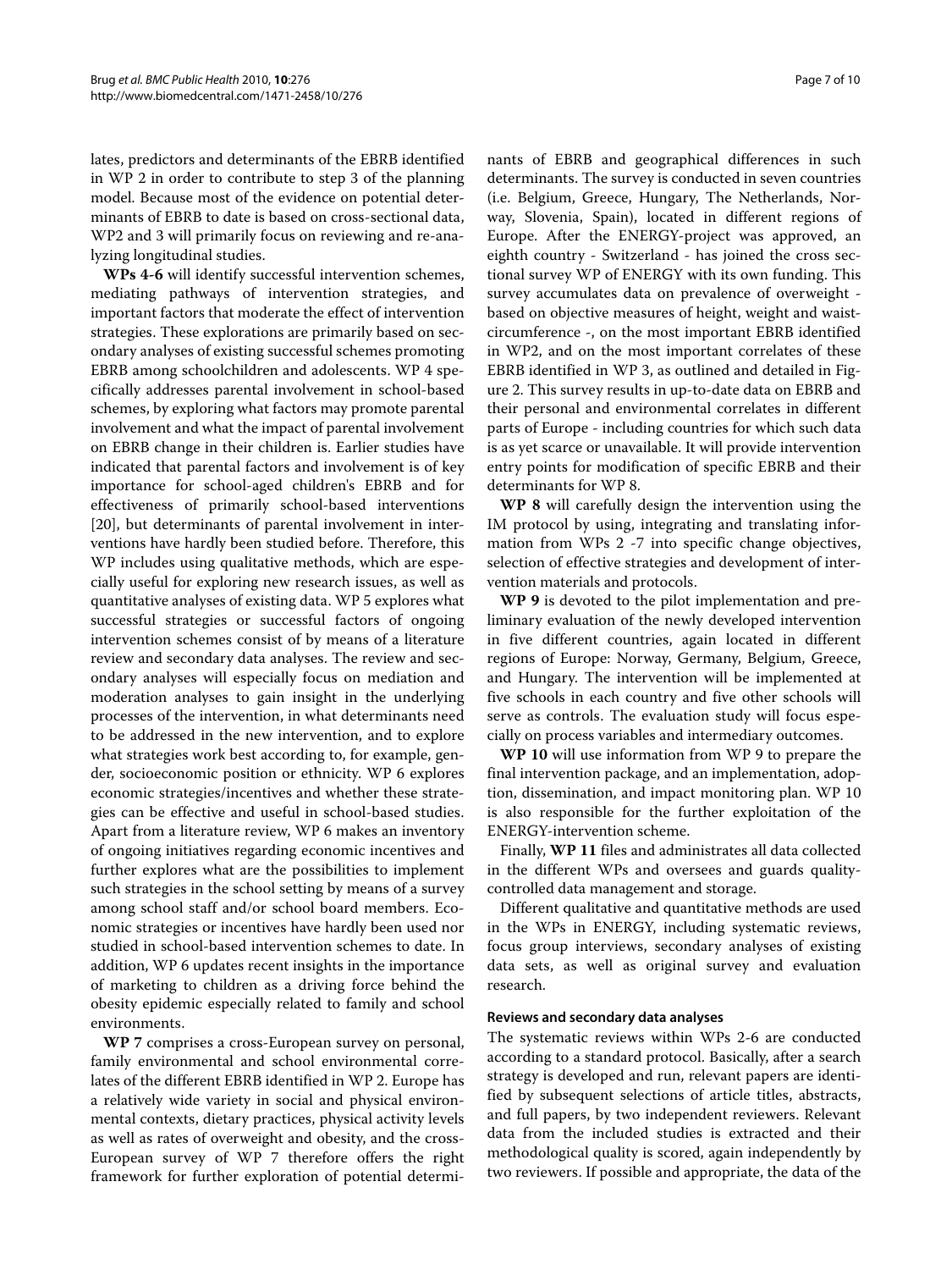retrieved studies are combined to conduct a formal metaanalysis.

Within WPs 2-5 analyses of existing datasets are conducted. Relevant datasets owned or managed by the partners in ENERGY will be used as well as additional potentially relevant datasets identified through the literature reviews. The secondary data analyses focus on mediation and moderation analyses of longitudinal data.

Although a number of school-based EBRB interventions have shown some effects, only very few evaluation studies have looked into how these effects came about, i.e. what the mediators of intervention effects were. Within the ENERGY-project the secondary data analyses will exactly do that: assess the mediators of intervention success or failure in order to gain insight in the underlying reasons why interventions may be effective or not. For these mediation analyses we will apply the procedure suggested by MacKinnon [\[21](#page-10-20)]. Furthermore, we will test moderators of intervention effects by including possible moderator X intervention interaction terms in the analyses to explore if interventions have differential effects according to, for example, gender, socio-economic position or ethnicity.

The study has been approved by the Medical Ethics Committee of Durham University.

#### **Original research**

To explore what reasons parents have to be involved or not in their children's school-based health promotion interventions, a minimum of four focus group interviews will be conducted in each of four countries (Belgium, Norway, Spain, Hungary). Separate focus groups will be organized for one random group of parents and three separate groups with parents who (1) often participate in parent activities of school-based interventions; (2) parents with low socio-economic positions; and (3) parents with a low interest in EBRB. The focus groups will be conducted according to a standard protocol in all four countries. The interviews will be sound-recorded, and transcribed and submitted to content analyses.

The cross-European survey in WP7 will take place in schools in seven countries in the spring of 2010. We aim to collect data among approximately 7000 children to further study EBRB and their potential determinants according to region, ethnicity, gender and socio-economic status. The 1000 children per country will be recruited in a school-based manner. First three provinces in each country will be randomly selected. Within each province three municipalities with > 20,000 inhabitants will then be randomly selected. Lists of schools in these municipalities are obtained and schools will be randomly selected to be invited to participate. All children in the right school-classes for the study will be included in each school. WP 7 will administer survey questionnaires among schoolchildren, among their parents and school staff, and conduct audits of the school environment, and anthropometric measurements of the participating children. Children's height, weight and waist circumferences will be measured by trained staff, and accelerometers will be used to objectively assess physical activity in a subsample of about 600 children in three of the participating countries (Figure [2\)](#page-5-0). All measurements will be performed according to written protocols and thus standardized between countries and schools. The research assistants responsible for the fieldwork receive a joint training.

The survey instruments used within WP7 will be developed based on the input of WPs 2-6, applying previously validated instruments where possible and appropriate. The survey questionnaires will be pilot-tested, evaluated for test-re-test reliability and internal consistency, and the pre-tested version will be translated to the languages of the other participating countries, and then back-translated for quality control.

The school-environment audit instrument will be adopted from the ENDORSE study [[2\]](#page-10-1).

Recruitment of schools, children and parents is conducted according to a standardized stepwise approach ensuring comparable samples in all countries, aiming for inclusion of lower and higher socio-economic position groups.

All data collected, i.e. completed surveys and audit instruments, reports on measured height, weight and waist circumference, and accelerometer records, will be sent to the coordinating center for data entry and data cleaning.

The evaluation study in the five countries will focus on comprehensibility, readability, relevance, credibility, and attractiveness of the intervention materials, next to preliminary evaluation of effects on EBRB and potential behavioral determinants. The effectiveness of the intervention is evaluated in a pre-test-post-test design, including an intervention and a control condition. This preliminary evaluation is conducted in a school-randomized controlled design. The intervention will be implemented in five schools, with two classes per school, in each of countries, and the results are compared to a five control schools in each country. Schools will be randomly allocated to intervention or control.

We aim for inclusion of approximately 2500 children in the preliminary evaluation study. Power calculations based on previous studies of school-based interventions indicate that this sample size is sufficient to detect relevant changes in EBRB, i.e. a 5% difference in change between intervention and control group, and their determinants [[22](#page-10-21)].

Evaluation will be based on surveys among the participating children and their parents before and after the intervention has been implemented and on question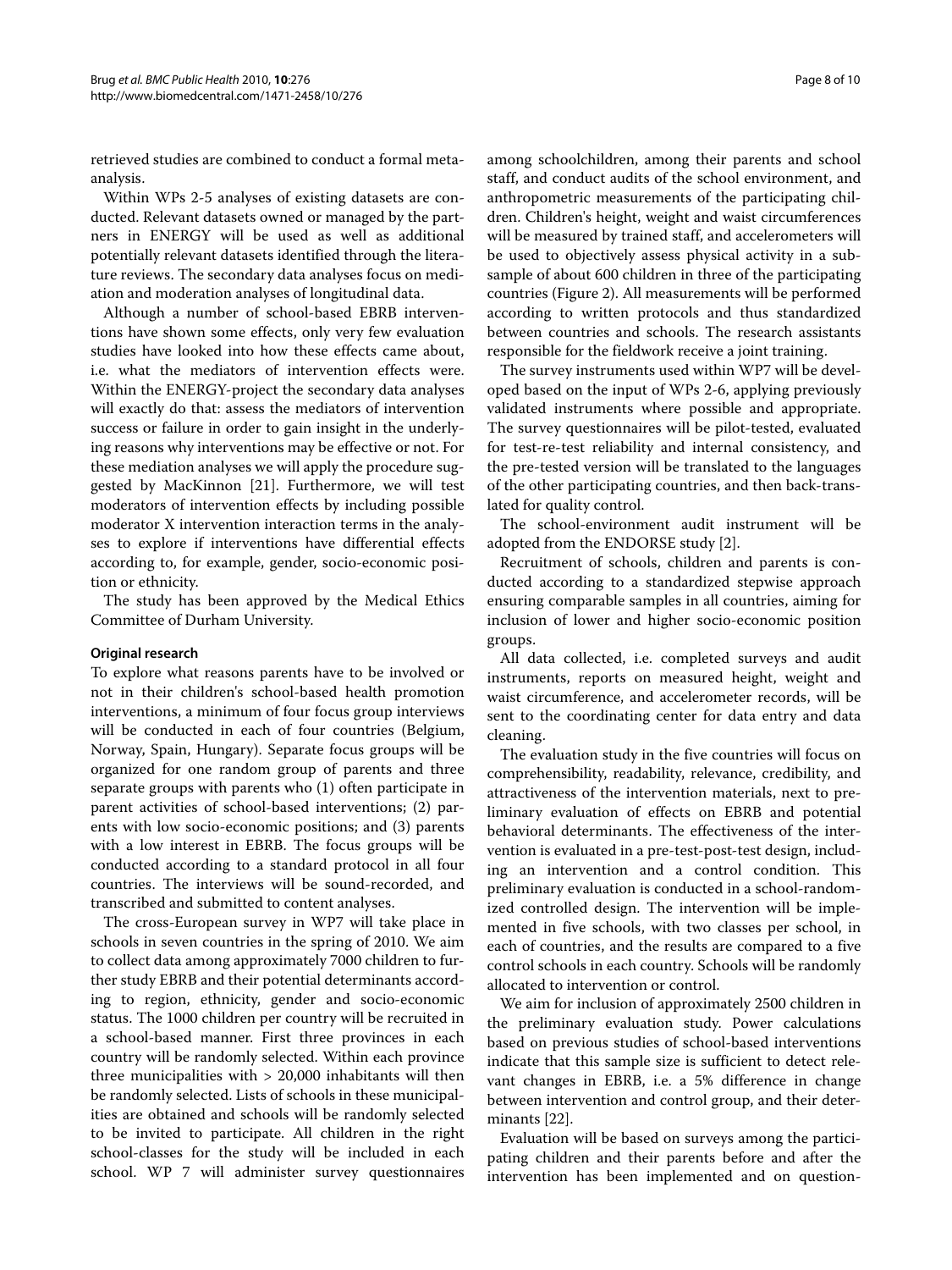naires completed by the school boards and the teachers in the intervention schools. The survey questionnaire and measurement protocols will be similar to those used in WP 7, but enriched with process evaluation questions.

## **Discussion**

The ENERGY-project applies the Intervention Mapping protocol informed by the Environmental Research Framework for Weight gain Prevention. The ENERGYproject aims to develop a school-based, family-involved intervention scheme to promote healthful EBRB in 10-12 year old school-aged children from countries located in different regions of Europe.

Potential strengths of the ENERGY-project are the multidisciplinary ENERGY consortium; the range of countries involved; the range of potential determinants of EBRB covered; as well as the stepwise development and testing of an intervention scheme informed by a mixed methods analysis of EBRB, their potential determinants and promising intervention strategies.

The ENERGY-consortium brings together a multidisciplinary team of experts on public health, epidemiology, human nutrition, physical activity, psychology, and health economics, totaling 14 partners, from 11 countries. These countries represent the North, West, South and Eastern parts of the European Union, including countries that lack data on EBRB and potential determinants among schoolchildren. The cross-European design of the ENERGY study will allow unique comparisons in EBRB and their correlates between countries and regions.

The fact that ENERGY focuses on a broad range of personal cognitive as well as family environmental and school environmental factors as potential determinants of EBRB is another potential strength of the study. Not many studies have done so in an international setting.

ENERGY will use different methods to carefully analyze which EBRB are most relevant; which behavioral determinants are supported by evidence; and which intervention strategies mediate intervention effects. The information from these analyses will inform the development of the ENERGY intervention scheme focusing on similar schemes in terms of intervention strategies and activities across countries, but where necessary tailored to the national situation. Such a stepwise approach is often not possible within the tight time-schedule of behavioral nutrition and physical activity intervention studies.

Another strength of ENERGY is the fact that we will have objectively measured weight, height and waist circumferences of the participating children, and objective assessments of physical activity using accelerometers in a sub-sample of children.

ENERGY also has several potential weaknesses or threats, and the time-schedule as well as the measure-

ments are among these. The stepwise approach is only possible because the different steps are organized in different WPs, with many centers and researchers involved. Because the next WP is often partly dependent on the results of the previous one, working according to plan and the set timelines is of utmost importance. Although we obtain some objective measures, many of the measures taken are based on self-reports of children and their parents. Such self-reports may be liable to social desirability and recall bias. School-based surveys need to be completed in one school hour. The number of items that can be included in the questionnaire is therefore tightly restricted. Therefore, many of the potential determinants are assessed with few or even single-item measures, possibly reducing reliability.

A third weakness is the fact that the ENERGY survey is cross-sectional. This means that we will be able to explore correlates of EBRB, but not predictors or true determinants. Fortunately, the cross-sectional survey will be followed-up by an intervention study in which manipulation of the presumed determinants will be attempted, and a longitudinal design will be applied to test effects. A weakness of this intervention study is that we will be able to assess short-term results and intermediary effects only.

Nevertheless, we believe that the ENERGY-project with its cross-European approach is a unique endeavor to study EBRB, their potential determinants, and to develop and test an obesity prevention intervention scheme focusing on personal, family environmental and school environmental factors in different European countries.

#### **Competing interests**

The authors declare that they have no competing interests.

#### **Authors' contributions**

JB and StV designed the study at large, JB and ASS drafted the manuscript. All other co-authors designed different work packages of the ENERGY study and provided comments on the draft manuscript.

#### **Acknowledgements**

The ENERGY-project is funded by the Seventh Framework Programme (CORDIS FP7) of the European Commission, HEALTH (FP7-HEALTH-2007-B), Grant agreement no. 223254. The content of this article reflects only the authors' views and the European Community is not liable for any use that may be made of the information contained therein.

#### **Author Details**

1Department of Epidemiology & Biostatistics and the EMGO Institute for Health and Care Research, VU University Medical Center, Amsterdam, the Netherlands , 2Department of Public & Occupational Health and the EMGO Institute for Health and Care Research, VU University Medical Center, Amsterdam, the Netherlands, 3Faculty of Health and Sport, Agder University, Kristiansand, Norway, 4Department of Movement and Sport Sciences, Ghent University, Ghent, Belgium, 5Obesity related behaviours research group, Durham University, Durham, UK, 6Department of Public Health, Ghent University, Ghent, Belgium, 7Institute of Food and Resource Economics, University of Copenhagen, Copenhagen, Denmark, 8Department of Nutrition and Dietetics, Harokopio University, Athens, Greece, 9Department of Nutrition, University of Oslo, Oslo, Norway, <sup>10</sup>International Association for the Study of Obesity, London, UK, 11Rescon, Amsterdam, the Netherlands and 12Center for Physical Activity and Nutrition Research, Deakin University, Melbourne, Australia